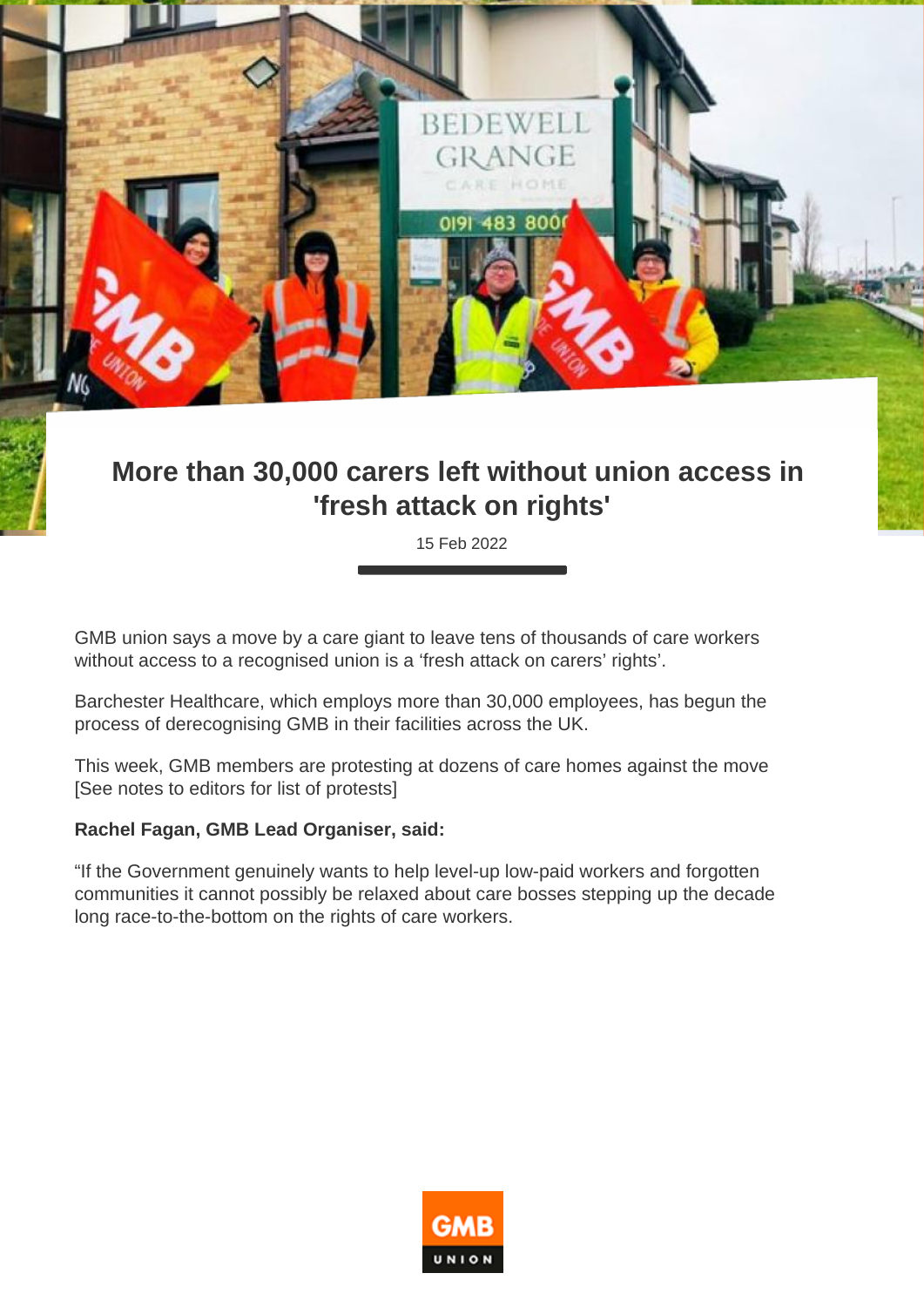

"GMB isn't going to stand on ceremony; we are campaigning for £15 an hour social care minimum.

"That's the only way to tackle the growing understaffing crisis in social care and to confront the chronic exploitation of a workforce of pre-dominantly women and BAME workers.

"De-recognition of unions by Barchester is just the thin end of the wedge on what could be a fresh attack on employment rights and value in the social care sector. This isn't levelling-up, this is levelling-down.

"And what covid has ruthlessly exposed is that Ministers cannot take a back seat on the future of social care delivery – that's how care workers end-up mired in a pandemic without proper PPE or sick pay.

"It's got to be so much better than this."